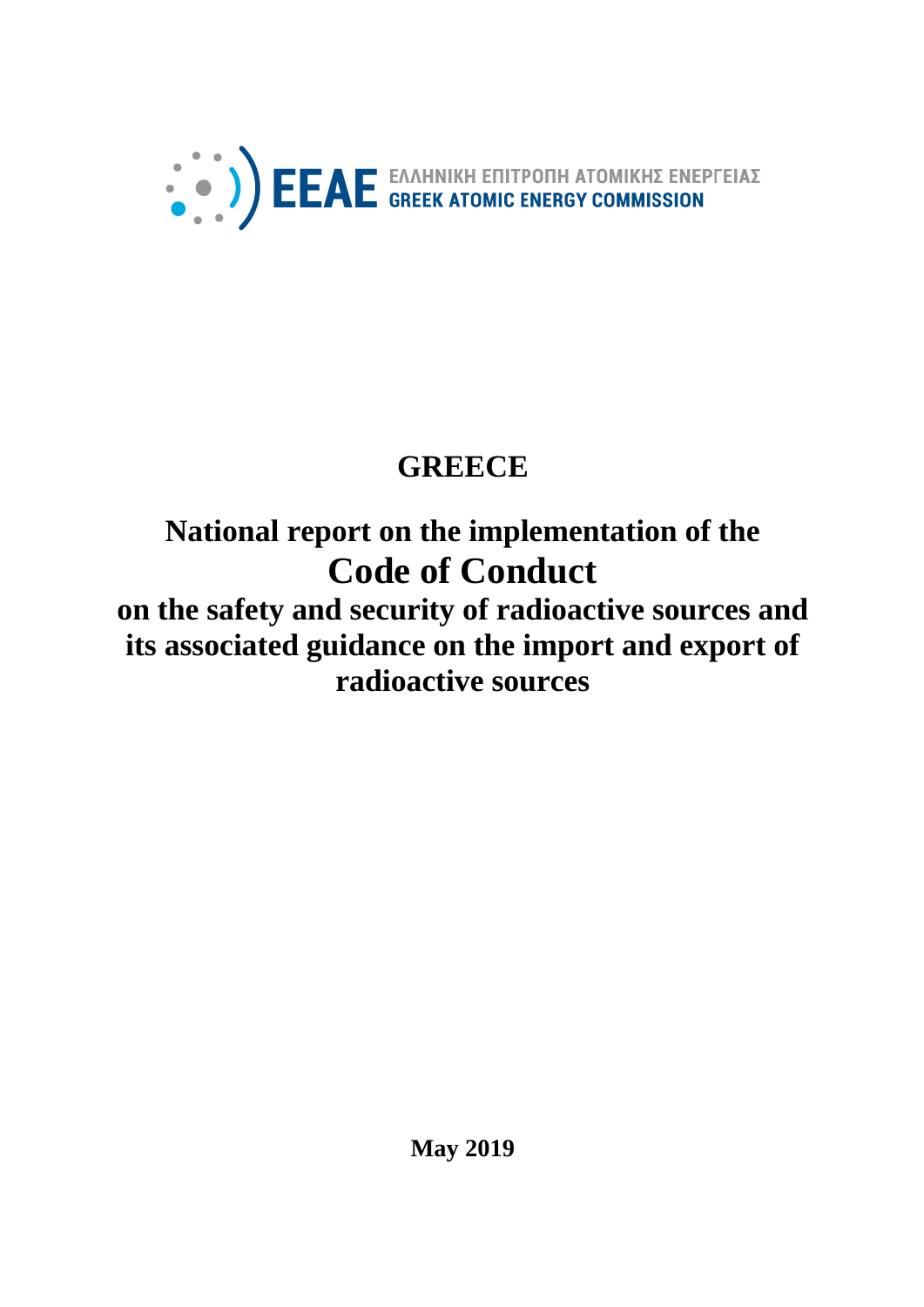#### **Executive Summary**

The Greek Atomic Energy Commission (EEAE) is the national regulatory authority, competent for the control, regulation and supervision in the fields of nuclear energy, nuclear technology, radiation and nuclear safety and security. EEAE operates as a public entity and enjoys full administrative and financial independence in relation to its duties. EEAE is supervised by the Minister of Education, Research and Religious Affairs.

Greece has submitted to IAEA its commitment to implement the Code of Conduct and its Supplementary Guidance on the Import and Export of Radioactive Sources.

Radioactive sources are used for medical, industrial, research and educational applications, in Greece; their activities range from few Bq to TBq. Several legislative, regulatory and enforcement provisions are in place for the safety and security of radioactive sources, for, inter alia, orphan sources, disused sources and high activity sealed sources (HASS). Recently, the national framework has been revised to: i) transpose the Directive 2013/59/Euratom on the Basic Safety Standards for protection against the dangers arising from exposure to ionising radiation and ii) fully comply with the requirements of the Directive 2011/70/Euratom on Establishing a National Legislative, Regulatory and Organizational Framework for the Responsible and Safe Management of Spent Fuel and Radioactive Waste.

The national framework assigns the prime responsibility for the safe and secure management of radioactive sources to the operator (licensee). Qualified persons are appointed by the operator to assess and ensure, on a continuous basis, the safety and security of the sources.

EEAE maintains the national inventory of radioactive sources and implements a regular inspection program on annual basis; scheduled and extraordinary inspections, both unannounced and announced are based on graded approach.

For the import and export of radioactive sources to EU Member States (MSs), the ANNEX I document applies, as consent of the competent authorities, prior to the commencement of the shipment. For non-EU countries and for the HASS, a consent form is submitted to competent authorities prior to the shipment, according to IAEA and CoC recommendations. Import of radioactive sources receives authorization (i.e. licensing) by EEAE. For the transport practices, the graded approach is implemented, as for the rest of the practices; notification, registration or licensing is applied, based on the risk that commensurate with the transport activity i.e. UN numbers and frequency of shipments. Prior to the import of radioactive sources, a formal written declaration from the source manufacturer for accepting back the source after its useful life, is a prerequisite, as well as a formal written declaration from the operator (licensee) for undertaking all financial and administrative arrangements to export the source back to manufacturer or other authorized radioactive source management facility.

EEAE reassures the recovery and the safe and secure management of orphan sources and of those that potentially could fall out of regulatory control and impose risk to population and the environment. An interim storage facility in NCSR "Demokritos" is available, where sources are collected and temporarily stored for final management (cleared, disposed or exported to recycling facilities abroad), whenever, there is a clear and urgent need based on EEAE decision. Furthermore, financial resources to cover intervention costs relating to the recovery and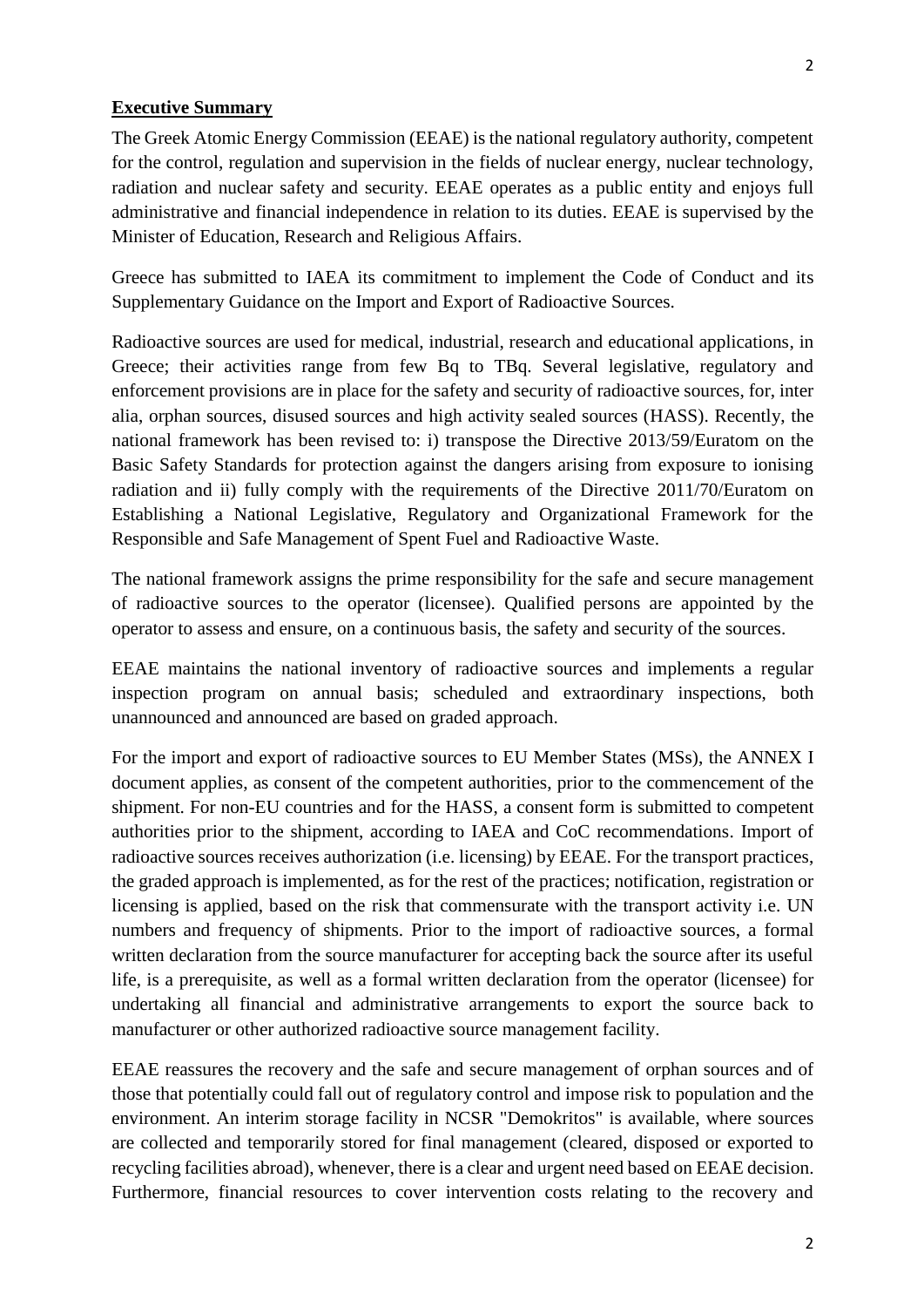management of orphan and potentially out of regulatory control sources are provided by EEAE and the Government.

According to the national framework, the licensee establishes internal appropriate emergency response plans and makes every effort to ensure preparedness, as well as the necessary human resources and technical means for their effective and timely response in accordance with their role and responsibilities, as defined in the Special Radiological or Nuclear Emergency Response Plans. Licensees implement arrangements and apply measures for the prevention of accidents and for the mitigation of their consequences, in order to protect the workers and the public from significant exposure to radiation.

At national level, the General Secretariat for Civil Protection (GSCP) is responsible for the preparation of the relevant EPR plans (e.g. National Emergency Plan for Nuclear, Radiological, Biological and Chemical Threats, CBRN). To this end, GSCP cooperates with the EEAE and other relevant authorities, as defined in the General Civil Protection Plan (codename "XENOKRATIS").

The defense-in-depth system incorporates portable radiation detectors and radiation detection portals that operate at metal processing - scrap metal industry, as well as, at border points, ports, customs and the Athens International Airport. EEAE is systematically notified for alarms or radioactive sources events and responds according to the plans. EEAE has on-line access 24/7 in the detection portals.

The main developments and achievements during the last 3-years reporting period (2016-2019) include:

- completion of legislation to transpose and successfully fulfil the requirements of the European directives (2013/59/Euratom and 2011/70/Euratom);
- the appointment and operation of the National Committee of Radioactive Waste Management (EEDRA), tasks of which are focusing, among others, on radioactive sources management;
- progress on decision making for the establishment of radioactive waste disposal options, including disposal options for radioactive sources;
- training, research and development (R&D) in the management of radioactive sources and radioactive waste.

The CoC and its Supplementary Guidance are considered as satisfactorily applied in the country. At the same time needs for improvement have been identified and some actions are in progress.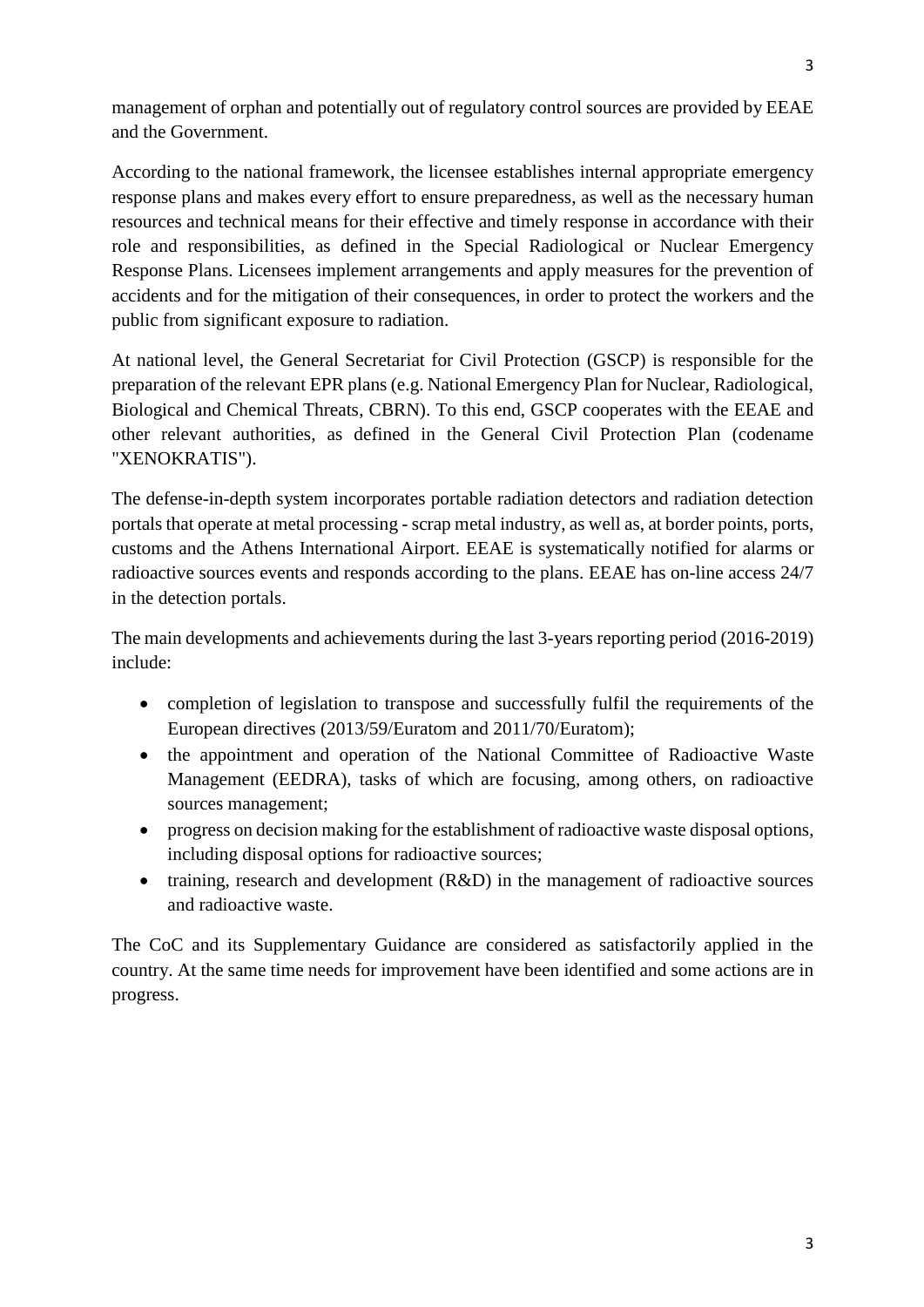# **A. The infrastructure for regulatory control of the safety and security of radioactive sources**

## **A.1. National and international coordination**

Inter-departmental liaison is in place for EPR and security issues. Indicatively, a cooperation and work agreement exist between the EEAE, General Secretariat for Civil Protection, Customs, first responders (medical aids, police, fire brigade); cooperation also exists with security agencies and the Hellenic Police, regarding the security of high activity sealed sources (at facilities and during transport).

Regarding international coordination, Greece is a signatory to the Convention on early Notification of a Nuclear Accident, Vienna, 1986 and the Convention on Assistance in the case of a Nuclear Accident or Radiological Emergency, Vienna, 1986.

Co-operation between States and authorities in the event of a transport accident is achieved in practice through established contacts between Competent Authorities (CAs) at European, Mediterranean and International level, EPR mechanisms launched by EU & IAEA, bilateral agreements or Memoranda of Understanding (Bulgaria, Romania, Cyprus).

EEAE represents the country in international and European organizations and committees with role in the formulation of policies and of the regulatory framework. EEAE represents the country in the European Nuclear Safety Regulators Group - ENSREG, as well as in the Heads of European Radiological protection Competent Authorities Association-HERCA.

In detail, EEAE senior staff members participate in relevant committees of the International Atomic Energy Agency (IAEA), e.g. Technical Cooperation Group of Experts, Steering Committee for Education and Training, Nuclear Security Guidance Committee (NSGC), Transport Safety Standards Committee (TRANSSC), Nuclear Safety Standards Committee (NUSSC), Radiation Safety Standards Committee (RASSC) and Waste Safety Standards Committee (WASSC), as well as in relevant committees of EU, e.g. Groups of Experts under the Euratom Treaty Articles 31, 35, 36 and 37, ECURIE - European Community Urgent Radiological Information Exchange, EURDEP - European Radiological Data Exchange Platform, etc.

EEAE senior staff members represent Greece in several fora, e.g.) OEDC/NEA Steering Committee for Nuclear Energy, European Radiation Dosimetry group (EURADOS), European ALARA Network (EAN), IAEA Advisory Group on Nuclear Security, European Association of Competent Authorities for the Safe Transport of Radioactive Material (EACA), Mediterranean Network for strengthening of an effective compliance assurance regime for the transport of radioactive material in the Mediterranean region and in associated shipping States (MedNet), IAEA/WHO Secondary Standard Dosimetry Laboratories Scientific Committee, etc.

## **A.2. Legislation and regulations**

The national framework for radiation and nuclear safety is set out primarily in a number of Laws, Presidential Decrees and Joint Ministerial Decisions. In particular, the main legislative and regulatory documents currently in force are outlined below: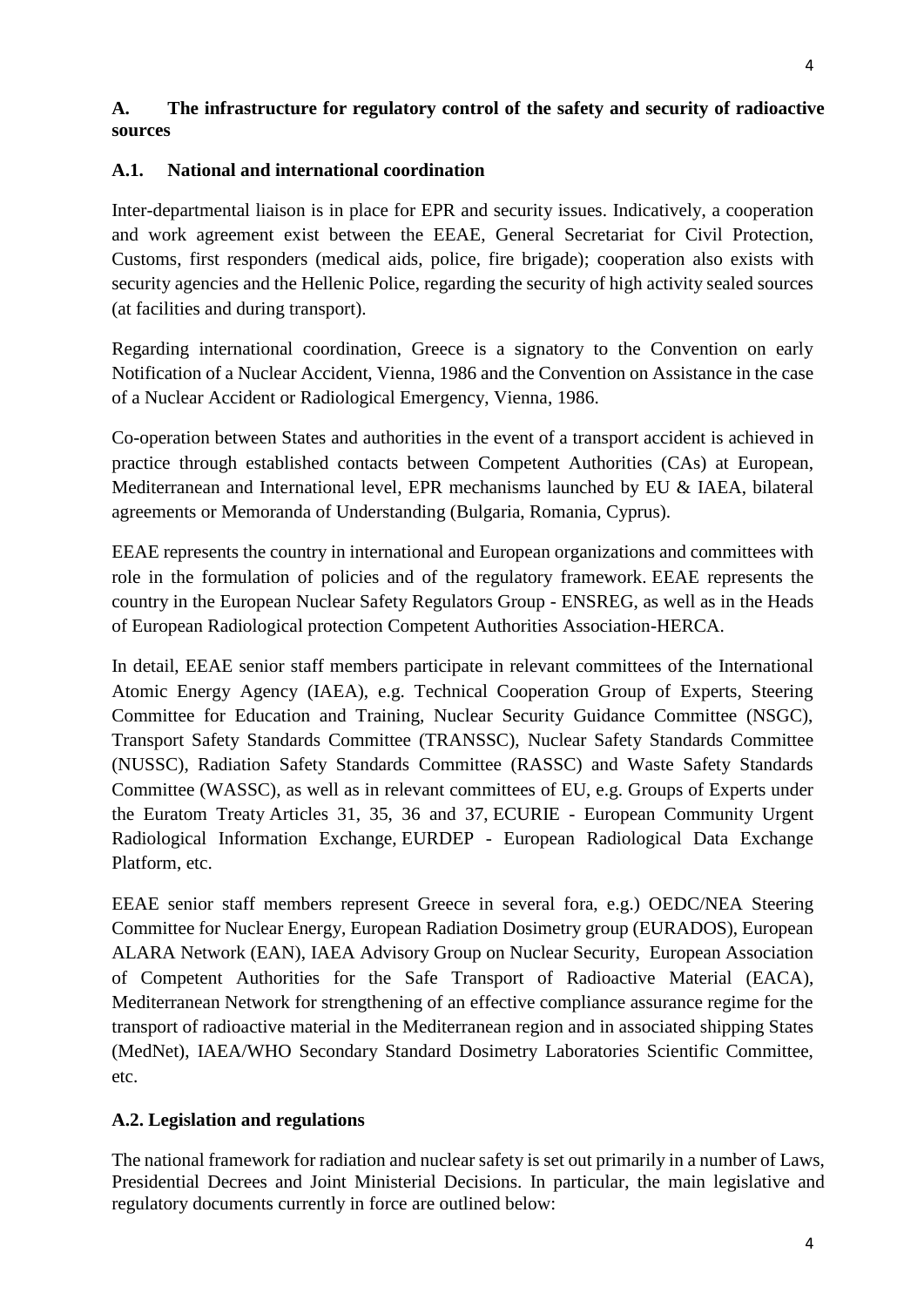#### *Competent authority*

- 1. Law No.4310/2014, Government Gazette Folio No: 258/A/8.12.2014, Research, Technological Development and Innovation and other provisions", Chapter E, Management of Nuclear Energy, Technology and Radiation Protection – Greek Atomic Energy Commission (EEAE)
- 2. Presidential Decree No. 404/1993 "Organization of the Greek Atomic Energy Commission"

#### *Radiation Protection*

- 3. Presidential Decree No. 101/2018 Folio No. 194/A/20.11.2018, "Transposition of the Council Directive 2013/59/Euratom od  $5<sup>th</sup>$  December 2013, laying down basic safety standards for protection against the dangers arising from exposure to ionising radiation, and repealing Directives 89/618/Euratom, 90/641/Euratom, 96/29/Euratom, 97/43/Euratom and 2003/122/Euratom – Establishment of the Radiation Protection Regulation"
- 4. Ministerial decision No. 45872 Folio No 1003/B/3.4.2019, "Procedures for regulatory control of ionizing radiation practices - recognition of services and experts"

#### *Nuclear safety and radioactive waste*

- 5. Presidential Decree No. 60, Folio No. 111/A/3.5.2012, "Establishing a National Framework for the Nuclear Safety of Nuclear Installations"
- 6. Presidential Decree 122/2013, Folio No. 177/Α/12.08.2013, "Transposition to Greek legislation of Council Directive 2011/70/Euratom of 19 July 2011 establishing a Community framework for the responsible and safe management of spent fuel and radioactive waste"
- 7. Presidential Decree 91/2017, Folio No. 130/A/01.09.2017 "Legislative, regulatory and organizational framework for the responsible and safe management of spent fuel and radioactive waste and amendment of the Presidential Decree. 122/2013"
- 8. Presidential Decree No. 83, Folio No. 147/A/03.09.2010, "Transposition of Council Directive 2006/117/Euratom of 20 November 2006 on the supervision and control of shipments of radioactive waste and spent fuel into the Greek legislative framework"
- 9. Ministerial Decision No 131207/Ι3 Folio 1858/B//27.08.2015 on the Establishment of the National Policy for the Management of Spent Fuel and Radioactive Waste
- 10. Ministerial Decision No Π/112/214196 Folio No. 2941/Β/31.12.2015 National Program of the Management of Spent Fuel and Radioactive Waste
- 11. EEAE-194/2018: EEAE decision No Π/112/4364/2018, Folio No. 194/YOΔΔ/05.04.2018, "Appointment, composition and functioning of the National Committee for Radioactive Waste Management", 2018, as amended by the 7b/254, Folio No. 325/YOΔΔ/07.06.2018 (EEAE-325/2018).

#### **A.3. Establishment and responsibilities of the regulatory body**

The Greek Atomic Energy Commission (EEAE) is the national competent authority for radiation and nuclear safety and security. EEAE was initially established by an Act in 1954. The organization has been re-established with a different scheme in 1987. In 2014, with the Law 4310 (Government Gazette Folio No. 258/Α/08.12.2014) titled "Research, Technological Development and Innovation and other provisions", in which an individual chapter, i.e. chapter E, titled "Nuclear Energy, Technology and Radiation Protection - Greek Atomic Energy Commission" is included (articles 39 - 46, article 90), the whole framework (Law 1733/1987,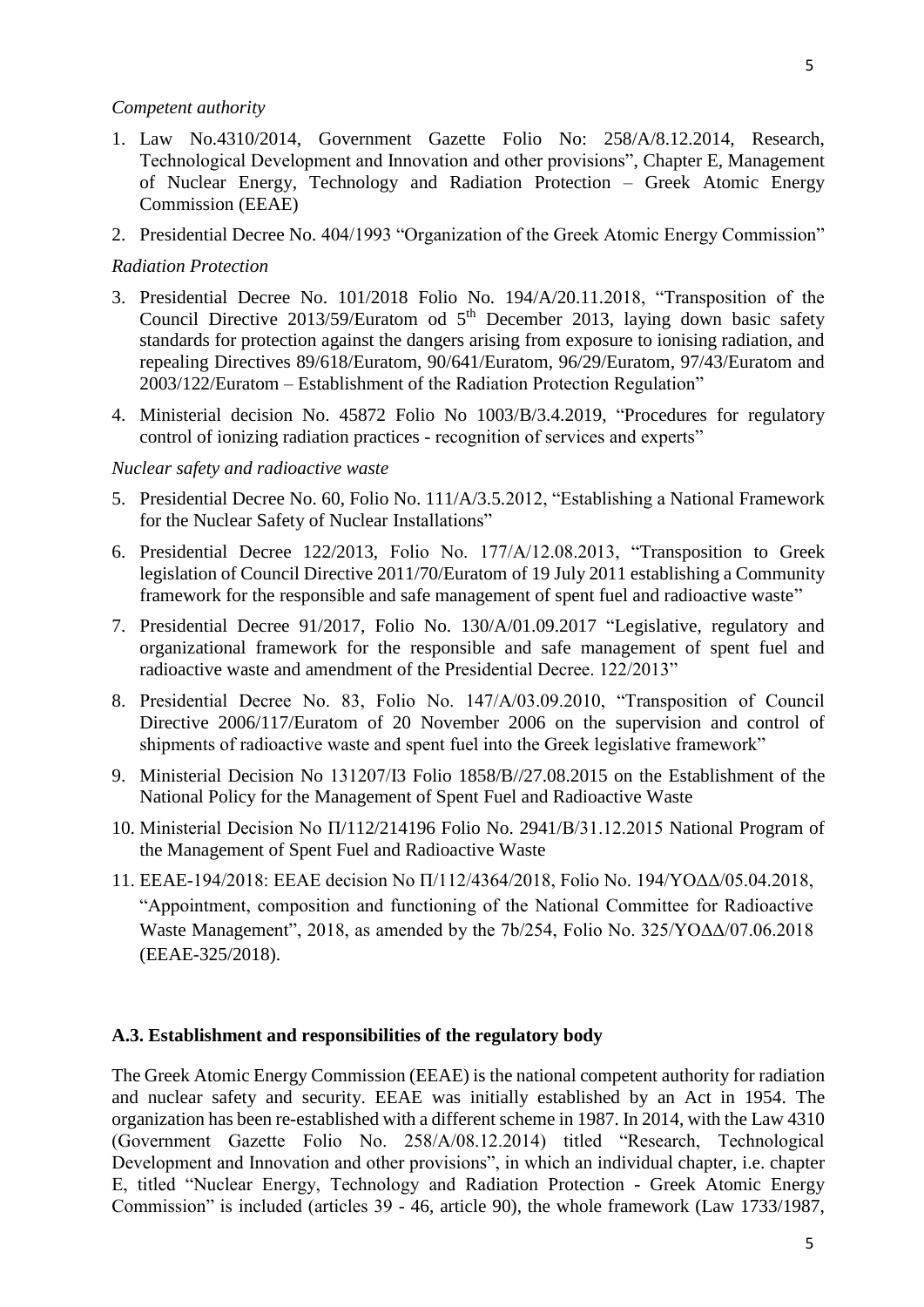Legislative Decree 181/1974) is replaced by a new operation framework of EEAE. The new framework brings important improvements, regarding, inter alia, EEAE independence, enforcement means, inspectors' role and inspection procedures, licensing authority and transparency enhancement.

The effective independence of EEAE in the decision making process is ensured by the fact that the Board makes autonomous decisions on safety matters, without political or other interference. These decisions, as well as the minutes of the Board meetings are accessible to the public via the EEAE website. Moreover, EEAE staff members are not allowed to have other job positions in the private or public sector.

The new EEAE operation regime is in line with the International and European requirements for radiation protection and nuclear safety regulatory authorities, enhances the independent and effective regulatory control of this field and addresses most of the IRRS mission findings.

EEAE organizational structure was published in the form of a Presidential Decree in 1993. Currently, a new Presidential Decree for the re-organization of EEAE has been approved by the government and is at the final stage of issuance. Following IRRS mission findings, the new organizational structure of EEAE provides for the operational separation between its regulatory functions and scientific and technical services.

EEAE employs a sufficient number of about 75 qualified and competent staff to carry out its tasks. Most of EEAE personnel holds a degree of high level education and dispose specialized scientific expertise (M.Sc. and/or Ph.D.). Their continuous training, the participation in EEAE E&T activities and the participation in scientific networks and international fora and activities is encouraged in order to sustain the knowledge and experience required for the fulfillment of their tasks.

EEAE financial resources are provided from the State budget and from fees. The accounts and fiscal reports of the EEAE are subject to the control of the Audit Council. These data and fiscal reports are published on the EEAE website and submitted to the President of the Hellenic Parliament and the relevant Minister alongside the annual report and the budget for the upcoming year.

EEAE implements an integrated management system (IMS) designed according to IAEA GSR part 2; in 2013 it was certified in accordance with the requirements of ISO 9001:2008 standard, which incorporates all functions and accreditations of EEAE. Since then, the IMS has been reviewed and revised, taking into account the revised ISO 9001:2015 standard and the recommendations and suggestions of the initial IRRS mission in 2012. All the relevant findings were closed at the Follow-Up IRRS Mission held in 2017 presented in other parts of the report.

According to its statutory role EEAE responsibilities include:

- development of safety procedures and regulations;
- *authorization*: EEAE issues licenses for practices involving the possession, use, import and transport of radioactive sources;
- *inspections and enforcement:* A regular inspection program is implemented by EEAE annually. Unannounced and announced compliance inspections are included to EEAE's inspection program. Graded approach is applied in this process; for example high risk facilities and activities are inspected per year. The inspection plan includes verification of compliance with the regulatory requirements and the license terms for the safety and security of radioactive sources. The enforcement procedure has been developed and incorporated to the EEAE IMS.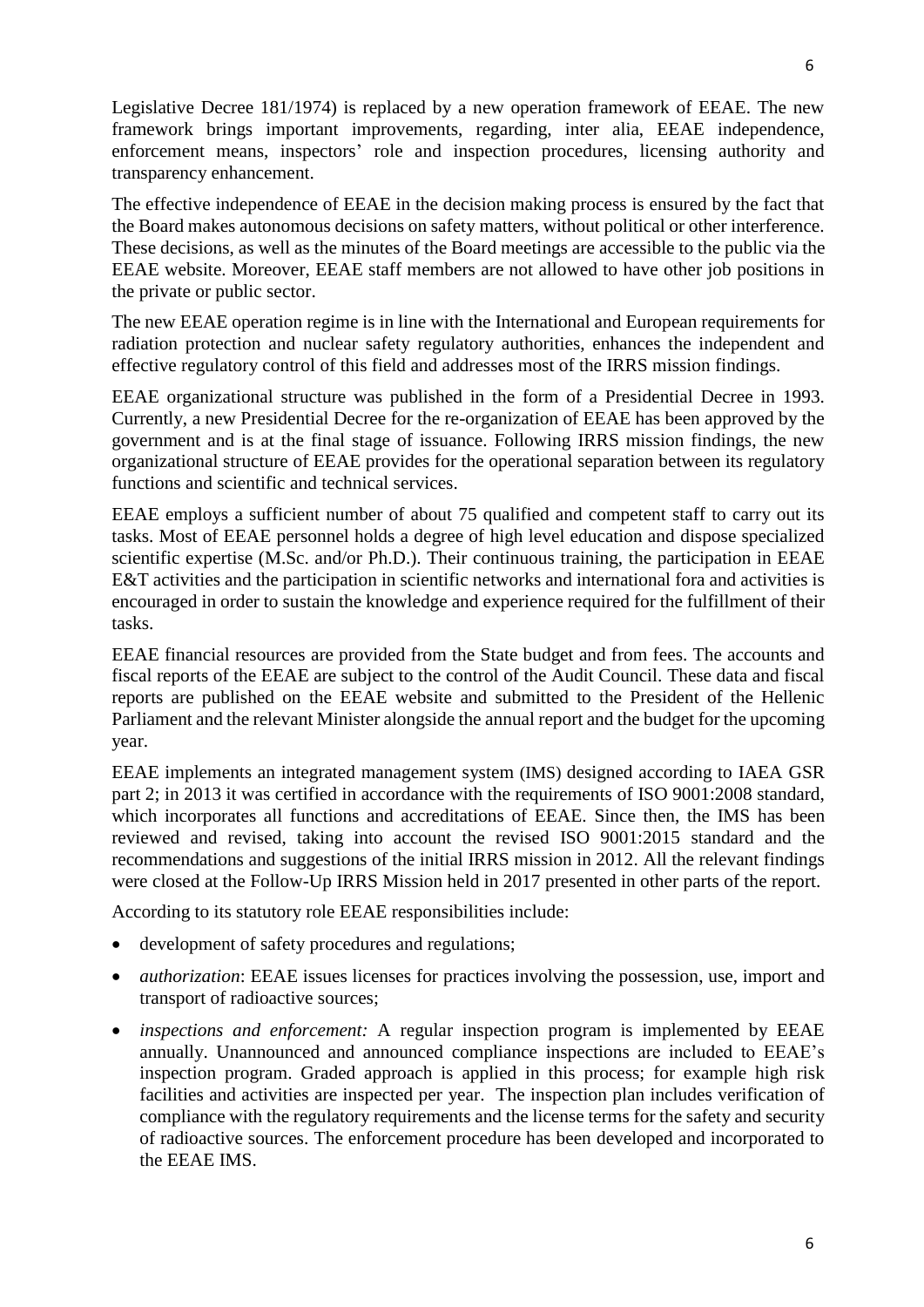- *radiation and radioactive source registry:* EEAE maintains the national inventory of radiation sources, radiation equipment and radiation facilities;
- *environmental monitoring:* EEAE operates the telemetric environmental radioactivity monitoring network, throughout the country and performs laboratory measurements by alpha and gamma spectroscopic analysis and total  $\alpha/\beta$  measurements in drinking water, air filters, soil and other type of samples, as well in materials and industrial waste for NORM;
- *dosimetry services:* EEAE is currently the only individual dosimetry service provider in the country and monitors more than 12,000 occupationally exposed workers (external and internal exposure) throughout the country. EEAE maintains the National Dose Registry;
- *calibration of ionizing radiation instruments:* EEAE operates the Ionizing Radiation Calibration Laboratory (IRCL) which is the national metrology laboratory (SSDL);
- *emergency preparedness & response:* EEAE, as the competent authority for responding to radiological and nuclear emergencies, participates in the General Plan for Civil Protection "Xenokratis" and in the National Emergency Plan for Chemical, Biological, Radiological and Nuclear (CBRN) threats. EEAE has established and operates its internal emergency plan and has the appropriate infrastructure and experienced personnel for this purpose. Furthermore, EEAE is the national contact point for the early notification systems ECURIE and ENATOM of the European Commission and the IAEA respectively;
- *education and training:* EEAE provides education and training in the fields of radiation protection, radiation safety and nuclear security. EEAE is the IAEA Regional Training Centre for Europe) in the fields of radiation protection and safety of radiation sources. It participates to and partly hosts the national Inter-University Postgraduate Course in Medical-Radiation Physics and organizes several educational activities;
- *research in the fields of its competence:* EEAE participates in research and development activities and programs, taking advantage of European financial resources, opportunities of cooperation within European scientific networks, national resources. EEAE scientific and technical personnel are of high scientific level. They participate in several working groups and committees as mentioned above. Their contribution in European research projects and scientific networks, as well as their scientific work in EEAE, produces a number of publications in international journals and presentations in conferences;
- *public information:* EEAE holds the responsibility of providing credible and accurate information to the public and the media regarding its fields of competence, by organizing events and disseminating information (e.g. leaflets, website), while in case of radiological emergencies, it provides all the necessary data and information, as part of the General plan for radiological emergencies;
- *international cooperation and national representation:* indicatively IAEA, EC, NEA OECD, ENSREG, HERCA, EURADOS, EURAMET.

#### **B. Facilities and services available to the persons authorized to manage radioactive sources**

#### *Centralized Interim Storage facility*

The [National Centre for Scientific Research "Demokritos"](http://www.demokritos.gr/) (NCSR "Demokritos"), one of the most prominent research centers in [Greece,](http://en.wikipedia.org/wiki/Greece) is a self-administered governmental legal entity, under the supervision of the General Secretariat for Research and Technology of the Ministry of Education, Research and Religious Affairs. NCSR "Demokritos" operates a centralized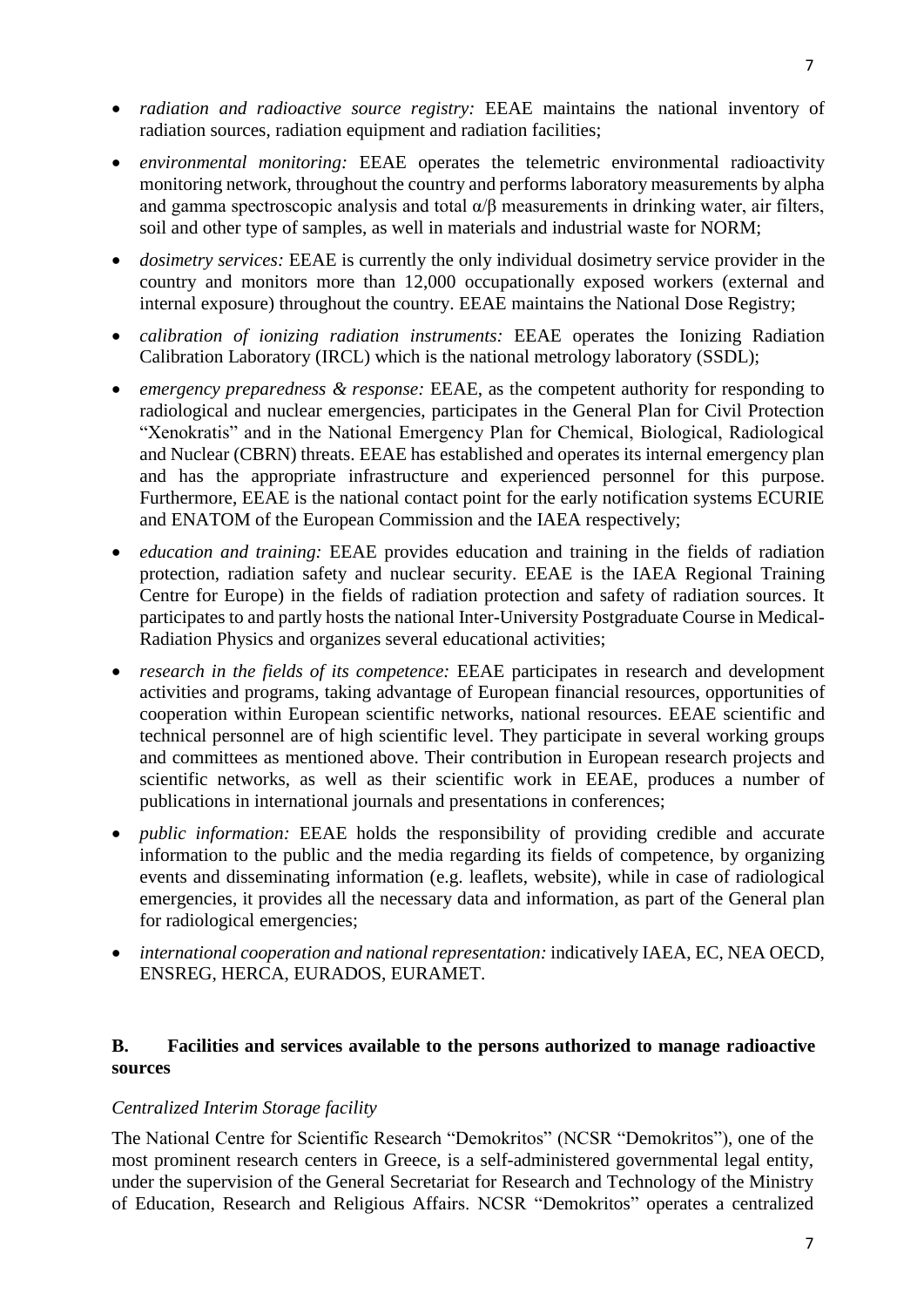facility for the interim storage of radioactive waste (RW), radioactive sources (RS) and radioactive material (RM). The license of the facility includes practices for the interim storage of RW and disused RS, low activity sources dismantling, characterization of RW, re-packaging and re-sorting of RW and RS and de-characterization and clearance of RW. In this storage facility, waste from the research reactor, legacy waste and other radioactive sources and waste are temporarily stored.

#### *Management of radioactive waste - Disposal facility*

The National Committee for Radioactive Waste Management (EEDRA) has been recently established (April 2018) by EEAE decision, according to the legislative framework. As the establishment of a separate Waste Management Organization (WMO) is not justified, as the already small nuclear program that Greece has, is not foreseen to be further developed. EEDRA is independent from the waste producers, maintaining its autonomy in relation to the regulatory authorities due to its diverse composition, and has a flexible and effective form.

EEDRA is a 9-member body with advisory and supportive role towards the Minister on the implementation of the practical aspects of the national policy and national framework and on the coordination of the entities involved in RW management, including the management of radioactive sources. The establishment of EEDRA, ensures the collaboration between the organizations/entities involved in RW management and the coordinated implementation of actions.

Greece has not yet established a disposal facility. One of the EEDRA assigned duties is to set up and coordinate the road map of the establishment of a disposal facility.

## *Border Entry Points and Metal Industry*

Portable radiation detection systems and portal detectors operate in custom offices at border entry points, as well as at metal industry facilities. Smaller custom offices have only portable equipment. The portals of the custom offices are networked and EEAE has an on-line access to their detection readings.

## *Radiation protection services*

The dosimetry service for *radiation workers* is provided by EEAE. EEAE is currently the only individual dosimetry service provider in the country and monitors more than 12,000 occupationally exposed workers (external and internal exposure) throughout the country. EEAE keeps the National Dose Registry;

EEAE operates the Ionizing Radiation Calibration Laboratory (IRCL) which is the national metrology laboratory (SSDL) and has an official partnership with the National Metrology Institute.

#### *User / Facilities*

The licensee (facility – end user) for practices involving radioactive sources has the prime responsibility for safety, security and radiation protection and for compliance with the safety principles and radiation protection regulations, according to the national and European legislation and the applicable IAEA safety standards. The licensee has the prime responsibility for the management of the radioactive sources, either until their physical decay to the statutory clearance levels, or for their export to an authorized facility (manufacturer, producer) or for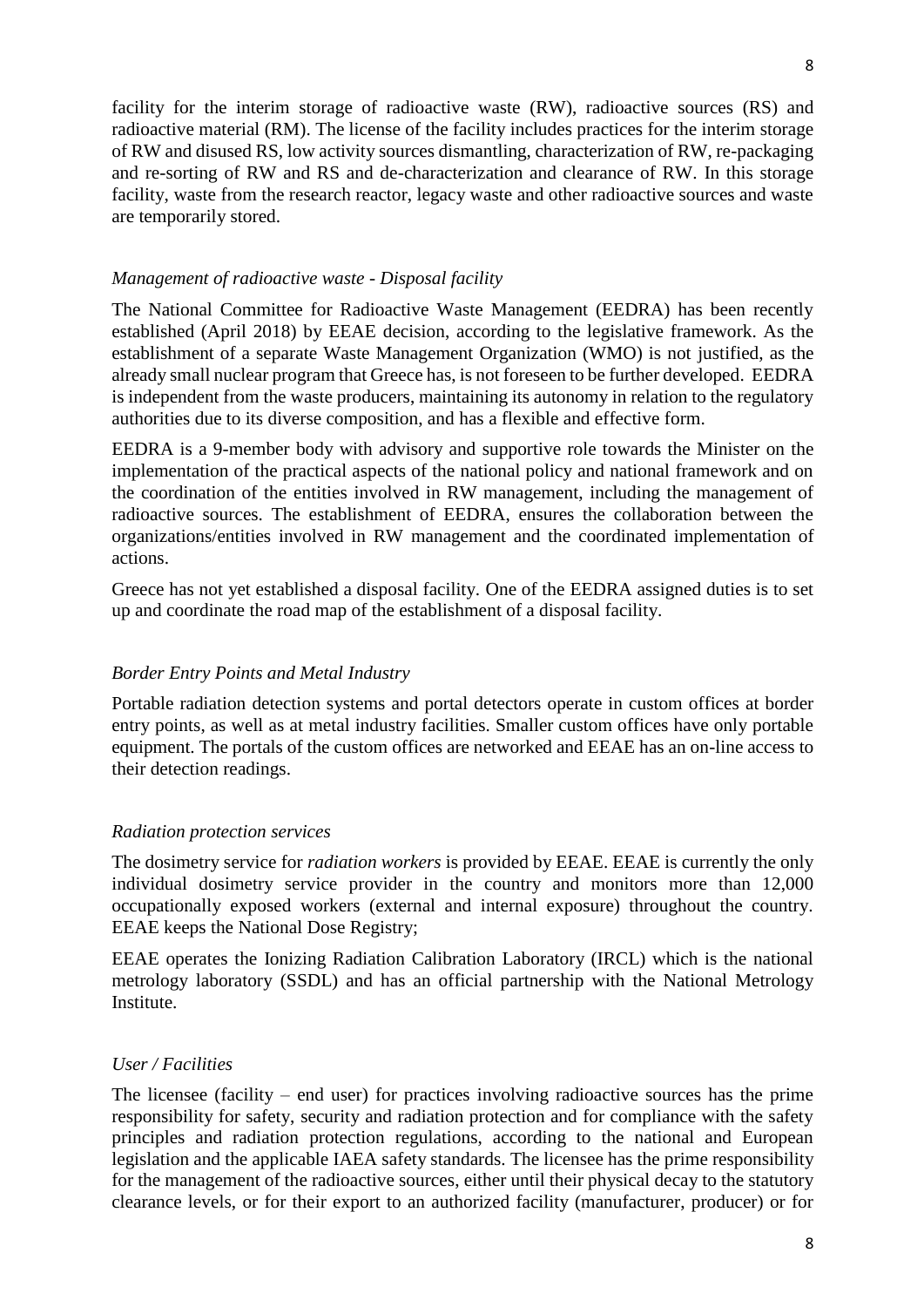their transfer to an authorized radioactive waste management facility. Management cost is borne by the licensee. Licensees are required to comply with the binding principles of the national policy and the relevant national guidelines and international standards, as well as to have, according to the graded approach principle, the necessary financial resources, infrastructure and skilled workforce required to ensure safety.

For each radioactive source, a Radiation Protection Officer (RPO) and/or a safety source officer (person in charge) is assigned by the licensee, who is responsible to assess the safety and security of sources and to communicate and address to the licensee all necessary measures.

All category 1 sources (teletherapy, industrial irradiators and blood irradiators) countrywide are equipped with security alarm systems connected to a Security Agency. The security systems include motion detectors, infrared barriers, interlocks on external source device surface, door and window interlocks, audio and visual alarm sirens, lockers and entry keypad interlock. The security agency performs checks of the communication on-line system daily and reports to EEAE, immediately, in case of alarm. For the rest categories of sources, security systems are in place, following the graded approach.

## **C. Training of staff in the regulatory body, law enforcement agencies and emergency service organizations**

During the last 3-years reporting period, important training and R & D have been taken place.

A significant number of scientific and technical staff from EEAE and NCSR "Demokritos", the major key partners in radioactive sources and waste management participated in IAEA training activities and programs, as RER and INT projects.

NCSR "Demokritos" and EEAE participated or/and developed consortiums for EU and IAEA R & D activities, programs and proposals (e.g. JOPRAD, EJP)

These activities have strengthen the cooperation between Greek scientists, research and technical centers and initiated and broadened the collaboration with EU research centers and IAEA.

In addition, EEAE participates in IAEA and EU training workshops, seminars, meetings and practical exercises concerning the safety and security of radioactive sources. At national level, EEAE organizes in cooperation with national and international organizations (e.g. DoE USA) and participates in practical exercises with first responders (policy, fire brigade, medical aids, etc).

## **D. Establishment and maintenance of a national register of radioactive sources**

EEAE maintains the national inventory of all radioactive sources in the country, with the following information:

- Operator i.e. licensee : facility / laboratory / organization
- Person in charge : Radiation protection officer / advisor or source officer
- License : validity period- conditions
- Source/s location within the facility
- Source device : manufacturer, type, etc
- Source isotope, type form,  $s/n$
- Source activity and reference date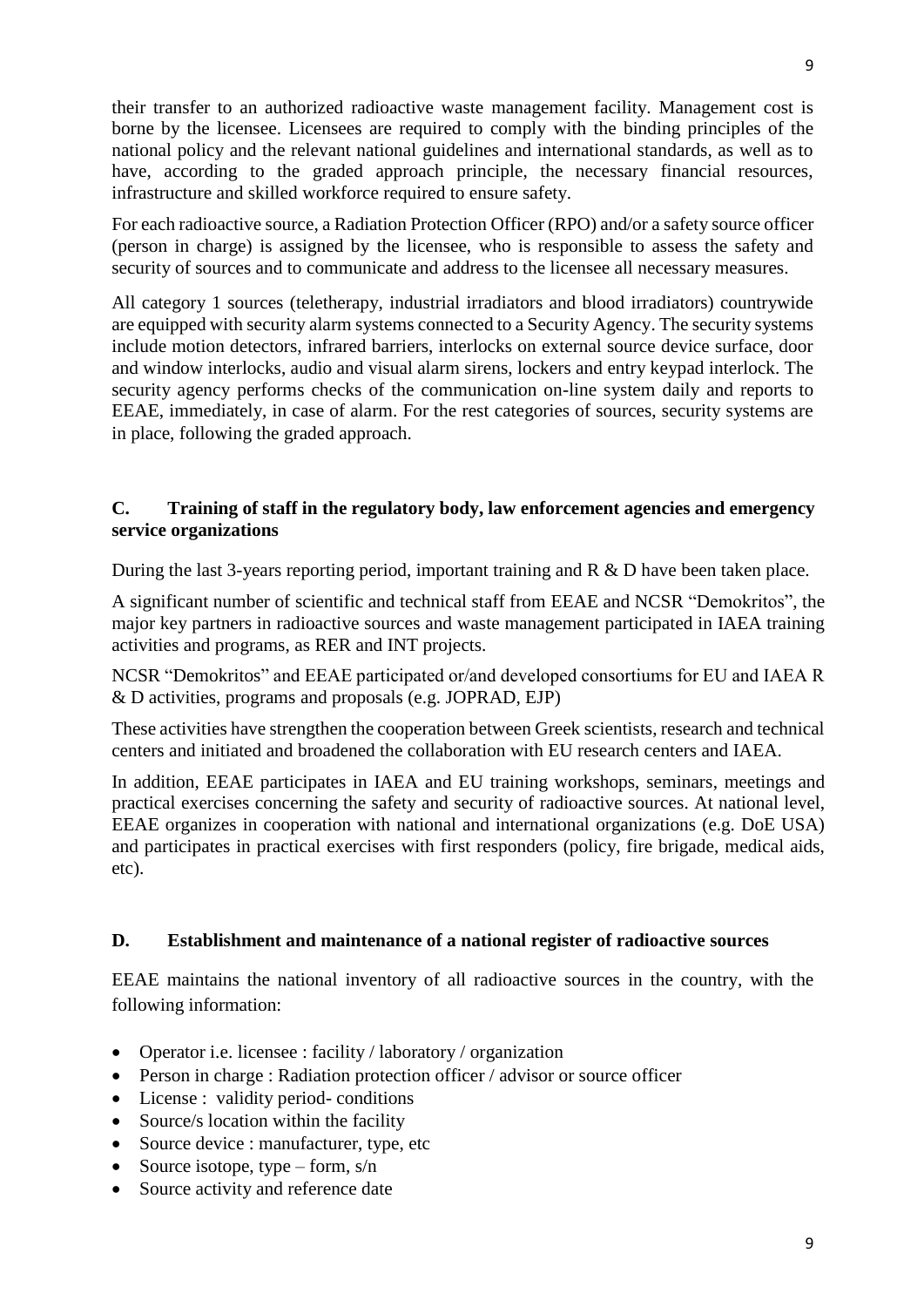The centralized interim storage facility at NCSR "Demokritos" stores disused sealed radioactive sources in gauges, lightning rods, smoke detectors, neutron sources, industrial sources, contaminated objects, as well as, depleted uranium, Pu-Be sources, , beryllium blocks, decommissioning waste from the research reactor, liquid waste in tanks, resins in drums, contaminated biological waste in concrete, Pu contaminated soil. The inventory of these sources is submitted to EEAE for licensing purposes.

*Lightning Rods* - Greece has a large inventory of lightning rods containing radioactive sources (Ra-226 and Am-241). It is estimated that about 1000 rods are still on buildings. Two private companies are licensed to perform decommissioning of the rods, upon request of the rod owner. The radioactive elements of the rods cannot be exported for recycling to authorized facilities abroad; therefore they have to be managed within the country.

## **E. National strategies for gaining or regaining control over orphan sources**

1. Greece has provisions in place for the safe and secure interim storage of orphan sources or sources that potentially could fall out of regulatory control and impose risk to population and the environment. EEAE coordinates the recovery of such sources. The sources for which, by EEAE decision, there is a clear and urgent need – from the safety, security and radiation protection point of view - are transferred to the interim storage facility in NCSR "Demokritos", where they are temporarily stored until they are exported to a recycling facility abroad, or finally managed, i.e. transferred to the disposal facility upon its establishment or cleared whenever the clearance levels are met. Financial resources to cover intervention costs relating to the recovery and management of orphan or unattended sources are provided by EEAE and the Government.

2. At country borders, main ports and Athens international airport radiation detection systems - portals have been installed and operate for the control of illicit trafficking and illegal import/export of radioactive materials, as well as for the detection of sources. Customs officers use portable radiation detectors (survey meters and spectrometers) for further monitoring and assessments. EEAE is notified for every alarm or radiation source event and actions. Furthermore, according to the national framework (i.e. Ministerial Decision for Control of high-activity sealed radioactive sources and orphan sources and Ministerial Decision for metal processing factory operation), every metal processing facility has installed and operates radiation portals for the detection of radiation sources or radioactive material in scrap metal. Metal products from these factories are also checked for contamination by the installed portals. EEAE is immediately notified for every alarm or radiation source event and actions accordingly. There is a number of innocent alarms every year, which involve mainly NORM or items and old consumer products that contain small amount of radioactive material, e.g. luminance material in old vehicle's speed meters.

3. In case of bankrupt of facilities possessing sources, the licensee (operator) retains the prime responsibility of the safe and secure management of the sources. In case a compromise between debtor and creditors is reached, the responsibility of source management is transferred to the creditors or to the new owners of the facility. The bankrupt issue is important and difficult to be handled in many cases, due to legal and technical implications.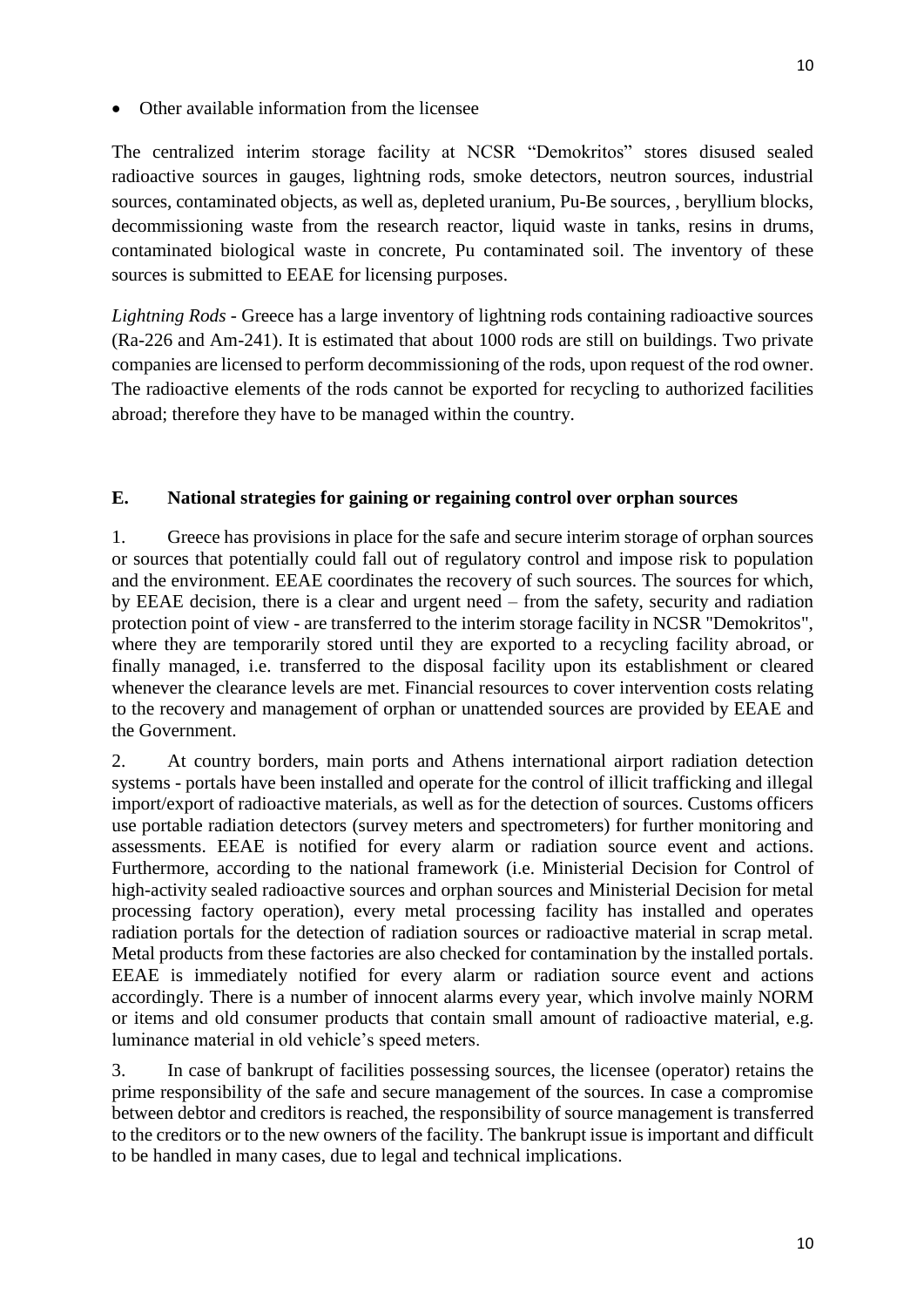4. Radioactive sources that have been detected in scrap metal shipments, mainly concern small amounts of radioactive material or surface contaminated objects, are collected and temporally stored to the interim storage facility of the NCSR "Demokritos". In such cases, EEAE announces the events to the IAEA information incident database (former illicit trafficking database).

5. EEAE has organized campaigns to recover orphan or disused sources from past activities. The pertinent leaflet was disseminated widely.

6. Security measures are applied to all sources taking into account the risk encountered. These measures are inspected by EEAE and include security alarm systems, interlocks, lockers, etc.

7. Police escort is always requested during transport of category 1 sources in the Greek territory, while for categories 2 and 3 sources, the RPO or RSO accompanies the shipment.

8. The domestic threat from radioactive sources has been assessed. Category 1 sources (e.g. teletherapy, blood irradiators and commercial sterilization) are assessed as difficult to be lost or stolen. Malicious acts on site could cause local, not-extended, contamination. Category 2 industrial radiography sources are subject to potential loss or theft. For this, the operation license conditions state that the sources must return to their authorized safe-boxes after their use on-sites, while radiographers must attend the sources continuously. Other industrial, research and educational sources have low potential hazards.

# **F. Approaches to managing radioactive sources at the end of their lifetimes**

1. Every radioactive source, that cannot be cleared, is required to be repatriated to the manufacturer after its useful life. For this, prior to the import of radioactive sources, a formal written declaration from the source manufacturer for accepting back the source after its useful life, is necessary, as well as a formal written declaration from the operator (end user) for undertaking all financial and administrative arrangements to export the source back to manufacturer or other licensed storage/recycling facility abroad.

2. EEAE encourages the re-use of radioactive sources by another user. However, this has happened in practice only in a few cases in the past and mainly concerned well logging devices and educational/research sources.

3. For the moment, the only available solution for sources is the repatriation or export for recycling and re-use. This option has been implemented successfully in Greece, in the past during a respective project. It is anticipated that this strategy will continue to be implemented, whenever needed, considering that disposal facility does not yet exist in the country.

4. The fact that the repatriation option is not feasible in all cases (e.g. legacy radioactive sources, closure of manufacturer, bankrupt of operator, etc), has been taken into account to the national framework and the national program on radioactive waste management. Since, a disposal facility is not foreseen for the near – mid future, the sources are kept in the owners facilities and are inspected and authorized systematically.

5. Since 1990, the import and installation of radioactive lighting rods has been prohibited. However, due to past practices, Greece has a large inventory of lightning rods containing radioactive sources (Ra-226 and Am-241). About 1000 of them are still on buildings. EEAE informs the users for their replacement and performs occasionally on-site checks for their integrity, as well as, radiation leak tests and verifies the radiation protection measurements applied to the surrounding area. There are two authorized facilities that provide dismantling, replacement and management services for radioactive lightning rods.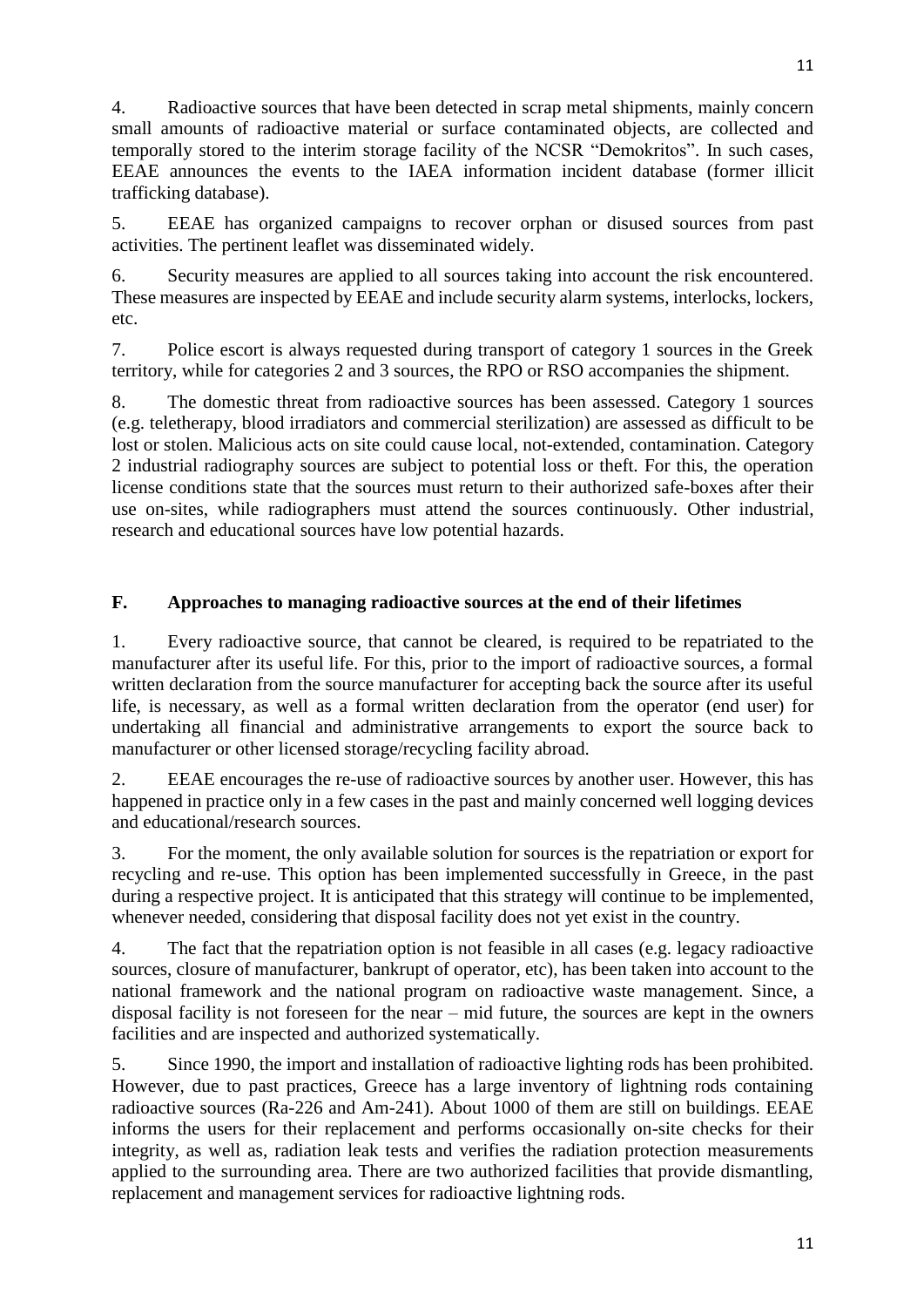## **G. Experience with arrangements for implementing the import and export provisions of the Code and of the Guidance on the Import and Export of Radioactive Sources**

# *Import/Export*

The end user (hospital, radiographer, commercial sterilization unit etc.) is requested to submit to the Greek Atomic Energy Commission (EEAE) the following:

- Application describing the radioactive sources to be imported (e.g. number of sources, isotope, activity)
- The ANNEX I document, if the country of origin of the shipment is an EU Member State. For non EU Member States, the Consent Form in case of Category 1 & 2 radioactive sources
- Accept back letter from the manufacturer abroad (i.e. confirmation that the radioactive source/-s will be taken back after their useful time)
- End user confirmation about covering the cost of future re-export of the radioactive sources to their manufacturer abroad
- Date of import
- Package description and categorization (label, T.I. etc)
- Certificate for special form (whenever applicable)
- Certificate for transport package design (whenever applicable)

In case of road transport under Individual Transport License, the end user is additionally requested to submit to EEAE the following:

- Point of entry in the country (e.g. airport, custom) and route
- Driver and co-driver contact details and training records (e.g. ADR certificates)
- Vehicle description, plate No. and labeling
- Emergency response plan and 24/7 contact information
- Shipment duration
- Date of transport

In case of road transport, the end user is requested to specify the carrier who holds the abovementioned transport license.

Transport of category 1 sources in the Greek territory is escorted by the Hellenic Police, while category 2 and 3 sources are accompanied by the RPO or RSO.

Annually, approximately 100 radioactive sources (of all categories) are imported and 80 radioactive sources are exported. Most of them are used in medical brachytherapy (Ir-192) and in industrial radiography (I-192 & Se-75). The import of category 1 sources is very rare. During the last three years, 2 teletherapy Co-60 sources have been imported and 2 exported. It is worth mentioning that lately, there is a tendency for teletherapy Co-60 machines replacement by linear accelerators; therefore, several (about 6 to 7) Co-60 units is expected to be repatriated in the near future.

In all cases the import / export / transport has been implemented successfully, without any incidences.

Import or Export under exceptional circumstances are addressed ad-hoc. Till to date, request for such import or export has not been submitted to EEAE.